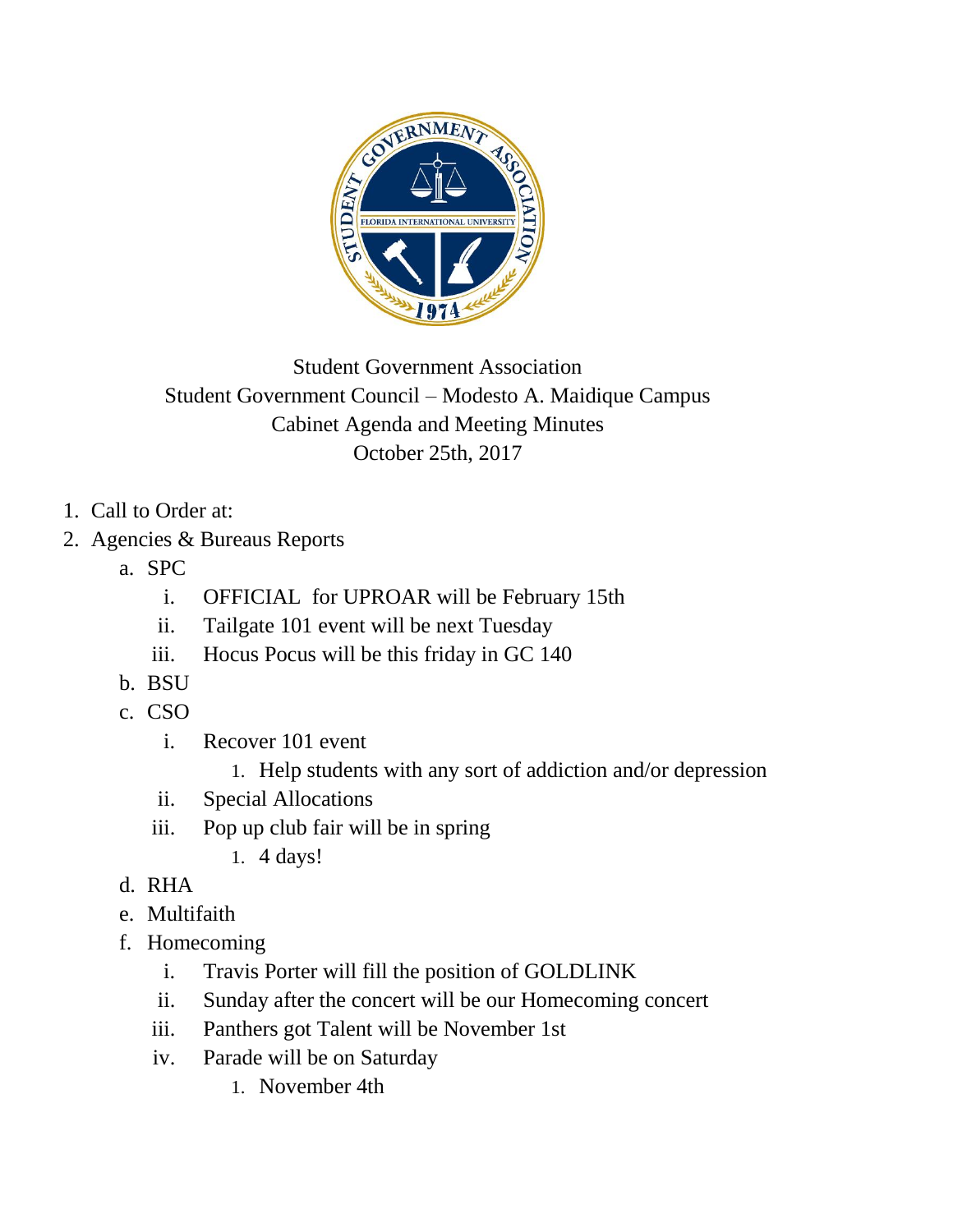- 2. 3 pm
- 3. Cabinet Reports:

### **i. Secretary of Internal Affairs**

- 1. Setting up meeting with UnitedWay contact
- 2. Working on event with Veterans

## **ii. Secretary of Media Relations**

- 1. Took headshots of senate & some cabinet
	- a. Headshots will be rescheduled on either Monday or Wednesday of next week for people that weren't able to take theirs.
	- b. Open to Staffiers
- 2. Emailed you all about updates on your position and forming the November Newsletter on mailchimp (hopefully next month will have a paper newsletter as well to keep in office)
- 3. Pending meeting with FIU Athletics Marketing

## **iii. Secretary of Leadership and Development**

1. Waiting for media relations to reply back on our form

# **iv. Secretary of Sustainability**

- 1. Meeting with sustainability
- 2. We have the recycling bin now
	- a. Please put all plastic bottles in the bins
- 3. Working with senator Cardona to get an artist to do a mural for our service project

# **v. Secretary of Governmental Relations**

- 1. Reopened communication with Federal Relations in FIU in DC
	- a. Weekly calls are being held between Zoe and FIU in DC's Federal Relations Intern
	- b. Student opinion survey- **ENDS NEXT FRIDAY**
		- i. All cabinet and interns please fill out the survey! go.fiu.edu/studentopinon
	- c. Preparing to begin recruitment in November for Advocacy Training Group
		- i. Restructured the program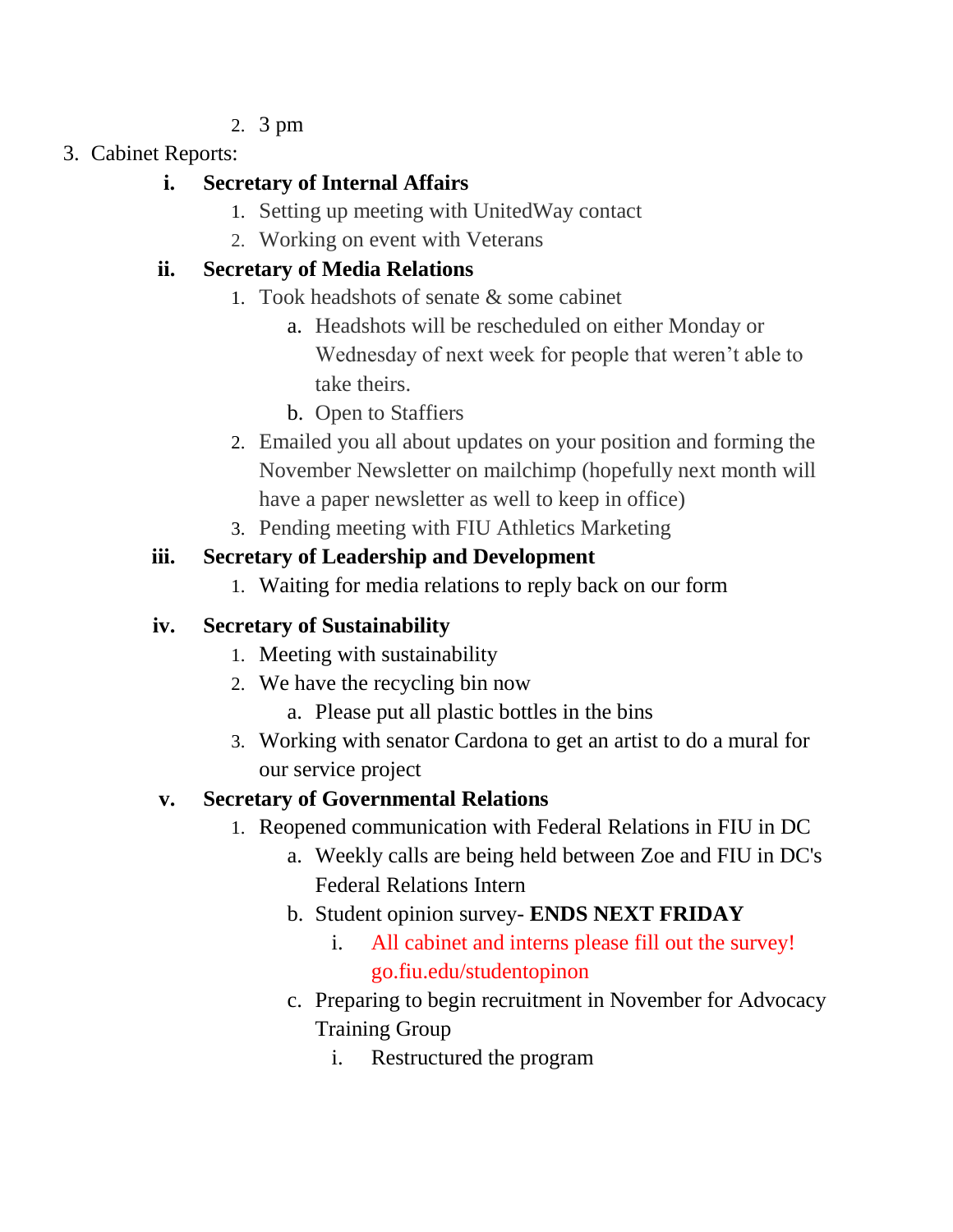- 1. one will be an intensive governmental advocacy training session that is meant to be utilized by sga members/students that will come lobbying with us
- 2. the other will be an ongoing program made up of a group of students who are all motivated to stand up for what they believe in and want the tools in order to do so.
- ii. Need a new name!
- d. Rally in Tally
	- i. We will be going up
	- ii. Finalizing a platform that represents students opinions

### **vi. Secretary of Educational Programs**

- 1. Intern Meeting (10/17)
- 2. Created form for senate/cabinet to sign up to have an intern shadow them.
- 3. Contacted BBC Intern coordinator
- 4. Emailed councils
- 5. Planning the Retreat
	- a. Date tentative
		- i. Possibly 11/18-11/19

## **vii. Secretary of Student life affairs**

1. Event at Engineering center was today

## **viii. Elections Commissioner**

- 1. Prepared for confirmation
- 2. Picked out the most notable election codes edits.
- 3. Looking into what I want from applicants for committee
- 4. Any Suggestions?

## **ix. Secretary of Diversity and Inclusion**

- 1. Setting up a meeting to get gender inclusive bathroom issue fixed
	- a. Will take some time to start working on
	- b. The entire floor has to be stripped and worked on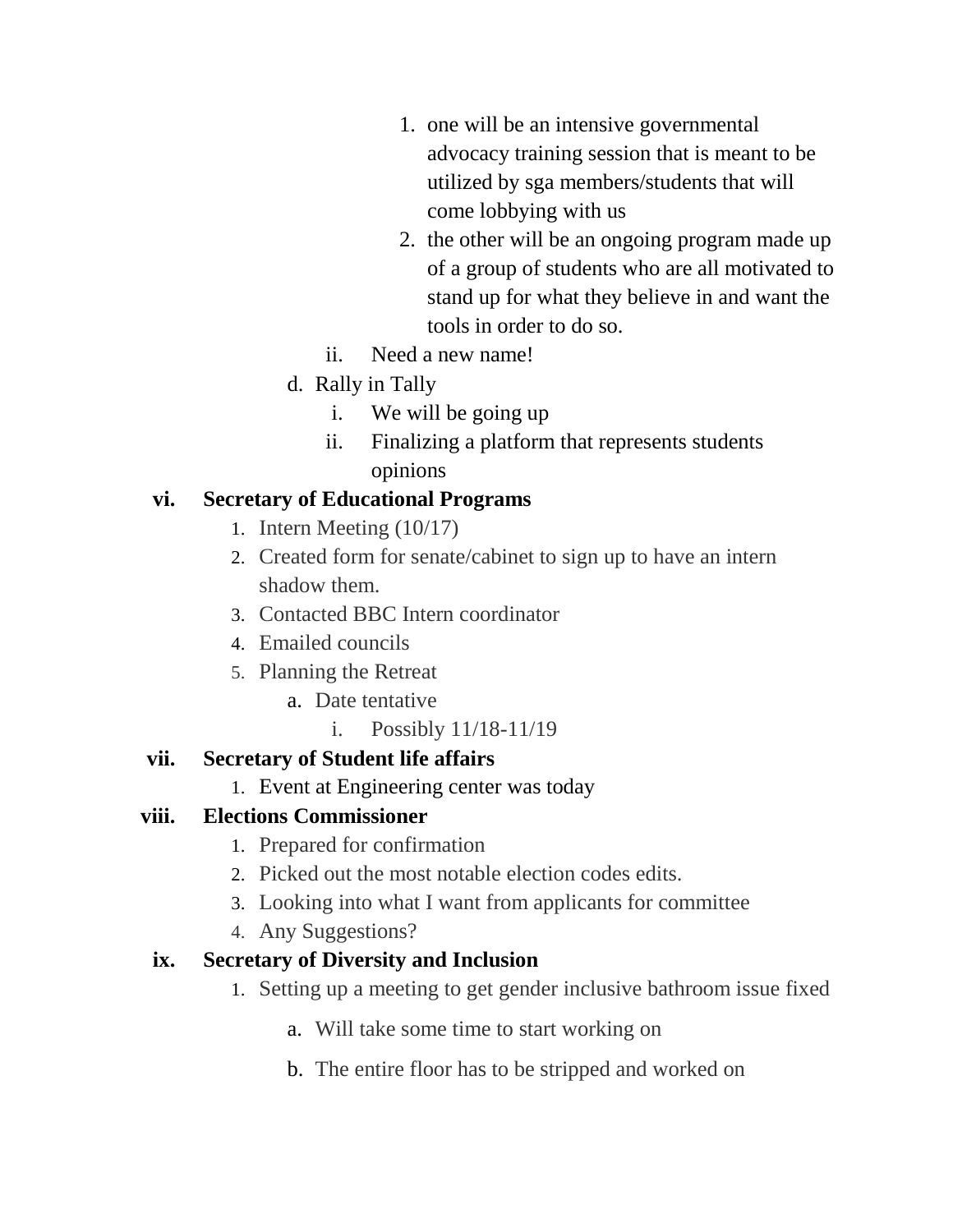- 2. Name Change on One Card idea
- 3. Working a plan for submissions
- 4. AB trip was a huge success!!

#### **x. Secretary of Academic and Health Affairs**

- 1. Schedule for Recharge for finals have been finalized
- 2. Food Pantry

#### **xi. Secretary of Transportation**

- 1. Back and forth conference calls with Bus.com
- 2. Emailed JP on Panther Banner update
- 3. Meeting with Cassi about Parking Garages and Safety
- 4. Implementing cameras on stairs and garage
- 5. Will push for better lighting and cameras in the parking lots

### **xii. Secretary of Veterans Affairs**

- 1. Reached out to DR. Lunsford in order to get a response
- 2. Veterans day is coming up.

#### **xiii. Secretary of University Affinity** 1. **Athletics:**

Friday:

Women's Volleyball vs. FAU

Women's Soccer vs. FAU

- a. Women's Swimming and Diving vs. Rice/Denver/Tulane
- b. Women's Tennis Invitational

### Saturday:

- c. Football vs. Marshall (conference game)
- d. Women's Swimming and Diving vs. Rice/Tulane/Denver
- e. Men's/Women's Cross Country/Track C-USA Championship!
- f. Women's Tennis Invitational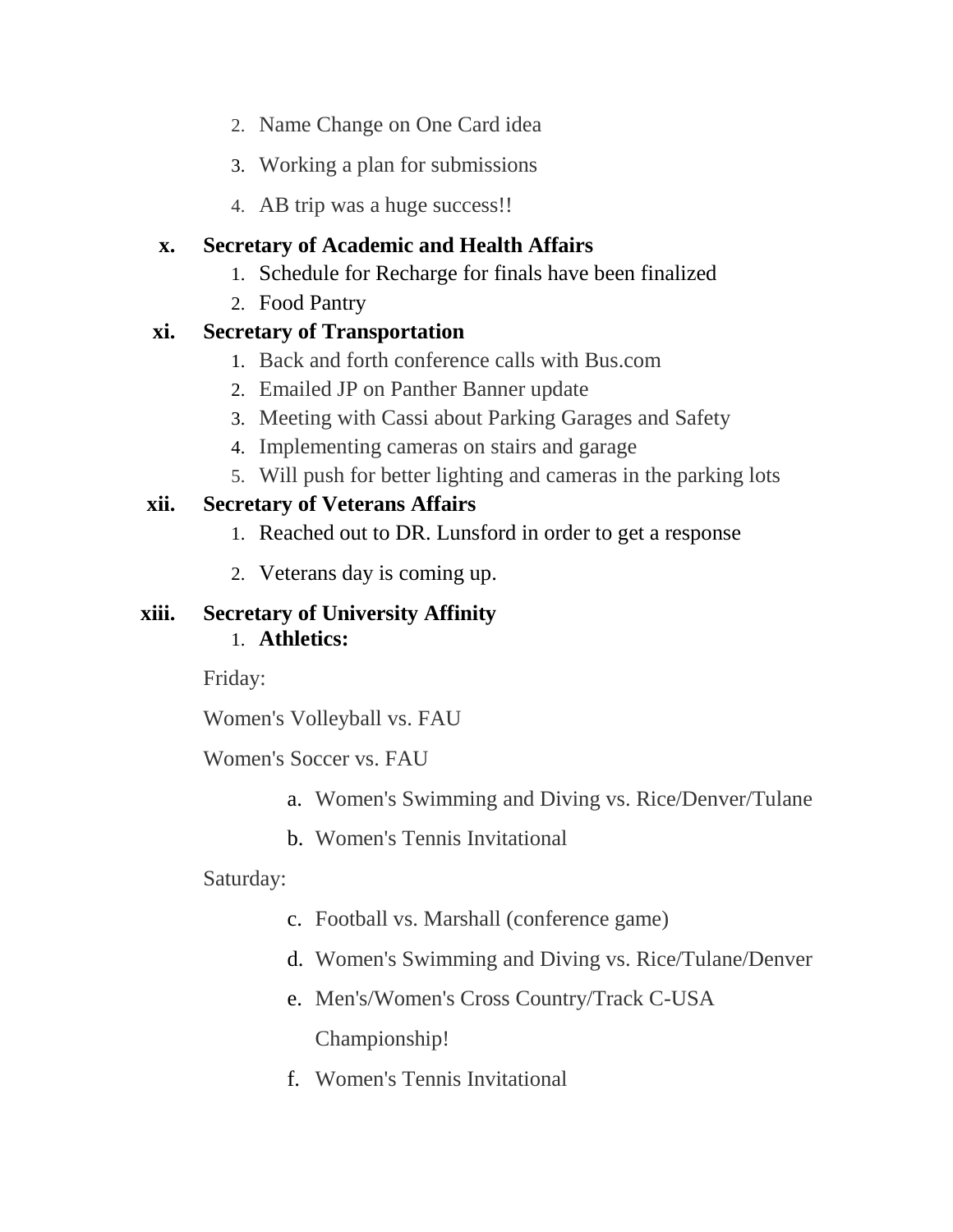- g. Hocus Pocus this Friday through SPC at 7pm!
- h. HoCo Concert **SATURDAY** at the Ocean Bank

Convocation Center! (Arena)

#### 2. **Traditions:**

#### 3. **Rowdies:**

- a. Roary's Birthday November 1st
- b. Roaries meeting this Thursday at 5pm if you'd like to

attend!

#### **-Cabinet Breakout session-**

- 4. Chief of Staff Report:
	- a. Cabinet Reports
		- i. Due Mondays at Midnight.
	- b. Cabinet Meetings
		- i. Excuses to miss a meeting must be turned in **24 hours** in advance to

deputies or to me.

- c. Cabinet Office Hours
	- i. Cabinet/Office Hour excuses must be turned in **24 hours** in advance to deputies.
- 5. President Report:
	- a. FreeBee App
		- i. Program that will allow FIU commuters and non-commuters to go to certain places within a parameter. Sponsorships are needed to reduce cost.
		- ii. Pilot program will begin in the Spring and Fall
	- b. Dining Dollars
		- i. Meeting with Business Services to discuss the potential to provide free meals to students who can't afford them.